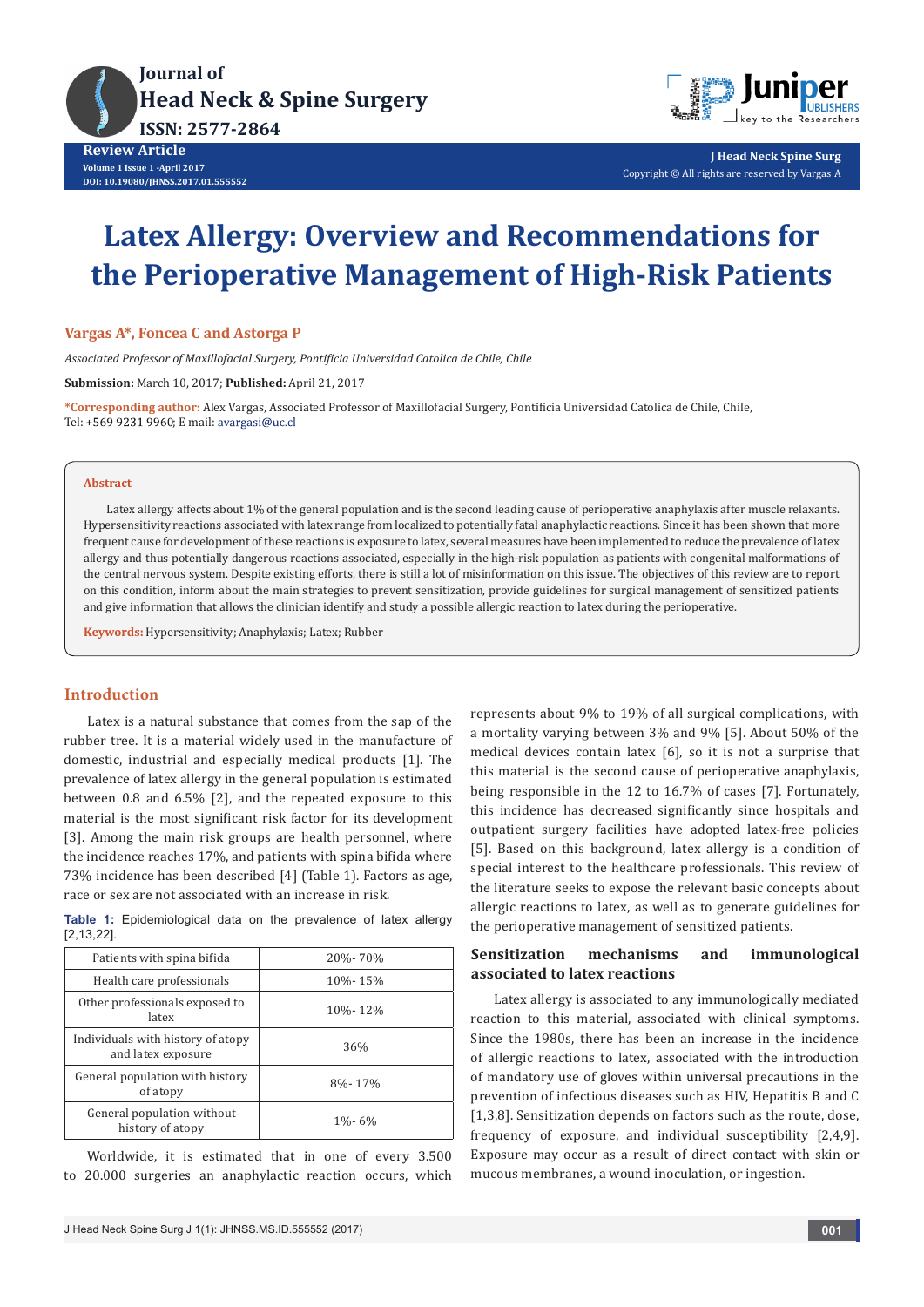Another type of exposure occurs when the latex proteins bind to the dust that contain these products, volatilizing during the placement and removal of gloves, being inhaled and to enter the respiratory tract [10].

It has been shown that these particles can remain suspended in the environment for up to 5hours [4,11]. The amount of exposure needed to sensitize a person is unclear, and the threshold required to trigger an allergical response varies considerably among individuals [12,13]. Is possible to describe three types of allergic reactions to latex:

**Irritant contact dermatitis:** It is the most common type of allergic reaction. Can develop within minutes or hours after exposure, due to mechanical or chemical skin irritation by the components used in the product manufacturing process [3]. Clinically it is characterized to present as pruritus, rash, scaling, burning sensation, inflammation or blistering [8]. No previous sensitization is necessary for the development of dermatitis, but this condition facilitates the progress of an immunologically mediated hypersensitivity reaction, because the lost of skin integrity favors the direct exposure to allergens [14].

**Allergic contact dermatitis or type IV hypersensitivity reaction:** Reaction mediated by cellular immunity. It occurs between 6 and 48hours after contact with latex, but is usually produced by other allergens from the chemicals used in the production process [8]. T lymphocytes are sensitized and infiltrate the contact zone on the skin [1]. The symptoms are similar to those of irritative contact dermatitis (erythema, vesicles and desquamation) and do not require a history of previous contact to manifest itself [7].

**Type I hypersensitivity reaction:** It occurs after minutes of exposure, either by the cutaneous, mucosal or aerial route. It requires prior sensitization with latex proteins and production of IgE antibodies. Clinically, it can present as a localized urticaria to a frank anaphylactic reaction. Moderate reactions include rhinitis and conjunctivitis, and are more likely to occur due air exposure or skin contact.

Eighty percent of the reactions associated to latex correspond to contact dermatitis or type IV hypersensitive and occur mainly in response to chemicals used in the manufacture of these products [12]. Only type I hypersensitivity corresponds to a response to proteins in the latex [8]. This reaction is less frequent but can generate large complications and life threatening if it is developed during the perioperative period.

#### **Identification of allergic patients or at potential risk**

High-risk populations are those that are frequently exposed to latex elements, such as patients undergoing multiple surgical procedures, health personnel, rubber workers, and individuals with a history of atopy [1]. These populations are at increased risk of developing more frequent and severe allergic reactions [5]. In particular, patients with congenital malformations of the central nervous system give especial interest. In patients

with spina bifida, incidence of latex allergy has been reported in 35% to 73% [4,15]. These patients have also show increased sensitization to latex protein and a significant increase in levels of fully and specific latex IgE from the perinatal period, which could be associated with the occurrence of allergy in the future [16]. Another example is patients diagnosed with myelomeningocele, with an estimated incidence of 19.51% latex allergy, and 18% of sensitized patients [17]. The most important risk factor to the development of allergy in these cases is the history of 5 or more surgical interventions [17,18].

**Table 2:** Suggested questions in the anamnesis to detect a latex allergy [2,11,13].

| Have you been told that you are allergic to latex or rubber products?<br>Describe                                                                                                                                                                                      |
|------------------------------------------------------------------------------------------------------------------------------------------------------------------------------------------------------------------------------------------------------------------------|
| Have you suffered from itching, inflammation, tearing or breathing<br>problems when exposed to products such as balloons, gauze gloves,<br>bandages, elastic bands, suspenders, rubber balls, latex condoms,<br>urinary catheters, or other products containing latex? |
| Are you allergic to any food, such as banana, kiwi, chestnuts or<br>avocado?                                                                                                                                                                                           |
| Do you have other allergies? Describe                                                                                                                                                                                                                                  |
| Do you suffer from asthma or allergic rhinitis?                                                                                                                                                                                                                        |
| Have you had frequent operations, or other medical or dental<br>procedures, such as enemas, catheter installation, etc.?                                                                                                                                               |
| Is your work frequently exposed to latex products?                                                                                                                                                                                                                     |
| Do you use latex gloves frequently in your home or at work?                                                                                                                                                                                                            |
| Have you ever had dermatitis on your hands? Describe                                                                                                                                                                                                                   |

Deep clinical history minimizes the risk of new exposure in sensitized individuals during prior medical and dental procedures. The anamnesis should emphasize on risk factors, such as exposure to latex, spina bifida, reconstructive urologic surgery, multiple surgical procedures, intolerance to latex products [balloons, gloves, preservatives, dental rubber dams), allergy to fruits, history of intraoperative anaphylaxis of unknown cause, or health personnel with a history of atopy [4] (Table 2). It is estimated that in 30% of cases of anaphylaxis, there is a suggestive history of previous reactions [7]. Individuals with allergies to some specific foods are at increased risk of develop allergic reactions to latex. Although the mechanism is not clear, some proteins present in certain fruits may act similarly to the latex allergenic proteins and produce sensitization [1]. It has been reported that between 21.2% and 86% of patients with documented allergy to latex also had a food allergy. Some of the foods that could produce cross-reaction with latex include banana, avocado, kiwi, grapefruit, papayas, almonds, chestnut, pineapple and tomatoes among others [6]. Allergy to these foods may precede allergy to latex or vice versa.

## **Prevention Strategies**

The best treatment is to avoid exposure [1,12]. The incidence of anaphylactic reactions to latex has decreased due to the identification of high-risk patients, better diagnostic tests and preventive measures [3]. For patients with spina bifida treated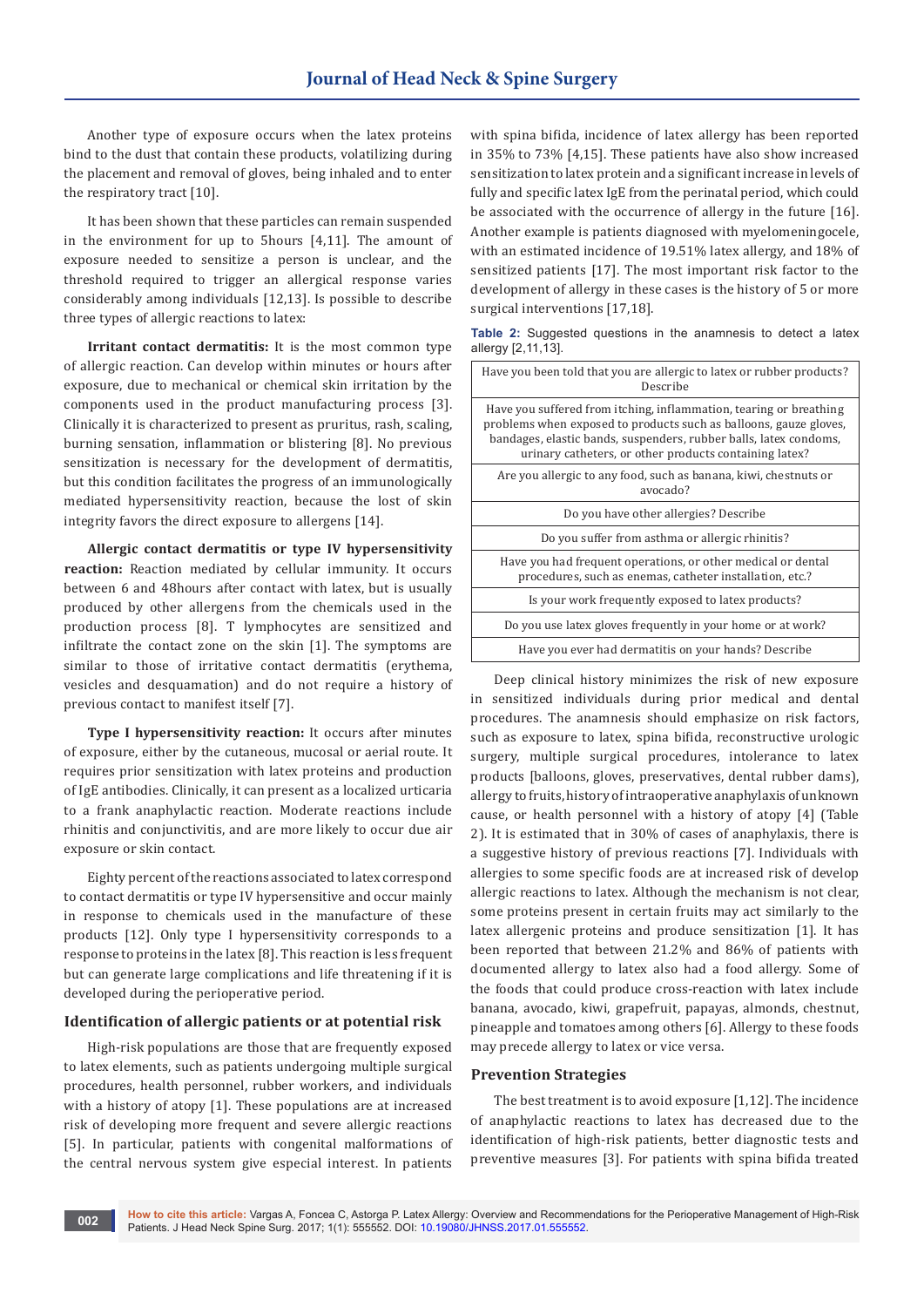in latex-free environments, incidence of latex allergy seems to be similar to the general population. More specifically, it has been reported an incidence of 5% sensitization and 0.8% of allergies in patients with spina bifida hospitalized in latex-free environments, versus 55% and 37%, respectively, in patients managed in environments without restriction to exposure to latex [19].

Given that in most cases is not feasible to have 100% latex-free environments, is essential to at least generate a safe environment for patients with prior allergy history to this material. This is usually sufficient and is more achievable than an environment completely free of latex [11]. These general measures include adequate identification of allergic patients, proper labeling of products formulated with latex and use of latex-free gloves. Among the general recommendations for health establishments is important to educate staff, establish clear protocols for the management of these patients, have a latex-free cart available and check the latex contents of the entire surgical team.

The antigen content in latex products can vary significantly. Products manufactured with an "immersion" process (eg gloves and preservatives) have the highest levels of allergens, whereas dry rubber (eg tires, rubber seals, plugs and plugs of vials and syringes) are less allergenic [8]. It is important to note that products labeled as hypoallergenic have fewer chemicals responsible for causing allergic reactions, skin irritation and dermatitis, but this labeling is not related to the latex content of these products [11,14]. The two main prevention strategies are:

**Use of latex free gloves:** There is important evidence that latex gloves are the main source of allergens in health care settings [12]. These have been the most popular given their characteristics, which include strength, elasticity and superior protection qualities. It has been shown that the level of aeroallergens in the environment is strongly correlated with the use of gloves with high content of allergens and dust, total number of gloves used and hours of activity in the environment. Studies have shown that changing gloves with high dust content by gloves with low amounts or dust-free (which are low in proteins and allergens) results in a significant reduction of aeroallergens and a dramatic decrease in the incidence of latex allergy. It has also been reported that after removing latex gloves at work sites, the levels of aeroallergens are reduced to undetectable levels after 24hrs [8].

Concern about latex allergy has led to alternatives such as polyvinyl chloride (PVC) gloves or nitrile gloves. It seems to be that PVC gloves filter more than latex gloves (63% filtration in PVC gloves, versus 7% latex gloves), but on the other hand nitrile gloves have shown a better performance than those of PVC. Unfortunately routine use has received some resistance [12] and latex gloves continue to be a cheap alternative, offering appropriate protection and other essential qualities for safe and effective performance.

**Pre-medication:** The role of pre-medication with H1 antagonists and corticosteroids is not well defined. These medications may help to decrease non-IgE-mediated reactions. However, they do not prevent IgE-mediated immune reactions [7,12,20]. Avoiding exposure to the allergen is the only way to avoid an anaphylactic reaction.

# **Surgical Management Protocol for Patients with Latex Allergy [2,4,13]**

The following measures are aimed at promoting safe care during the perioperative period in patients at risk for an allergic reaction to latex, either by medical history or because they have positive laboratory tests:

## **Preparation of the surgical theater and preoperative period [2,13]**

The procedure or surgery should be scheduled first thing in the morning, when the levels of aeroallergens are lower.

Install a label on the door of the operating room that identifies the patient as allergic and to the room as latex-free.

The day before surgery, remove all products containing latex (reserve bags, endotracheal tubes and laryngeal masks that are not latex-free).

Cleaning staff of the surgical room should not wear latex gloves. The day of the surgery, the surfaces should be cleaned again to remove the suspended powder.

When appropriate, the mattress should be protected with double bed sheet.

Cover all monitoring devices, cables/tubes (oximeter, blood pressure, electrocardiogram) to avoid direct contact with the skin.

Products sterilized in ethylene oxide must be rinsed before use. Residual ethylene oxide reacts and may cause an allergic response in a patient allergic to latex.

- A cart with latex-free supplies (Table 3) should be available inside the operating room.

**Table 3:** Contents of the cart with latex-free supplies [2,13].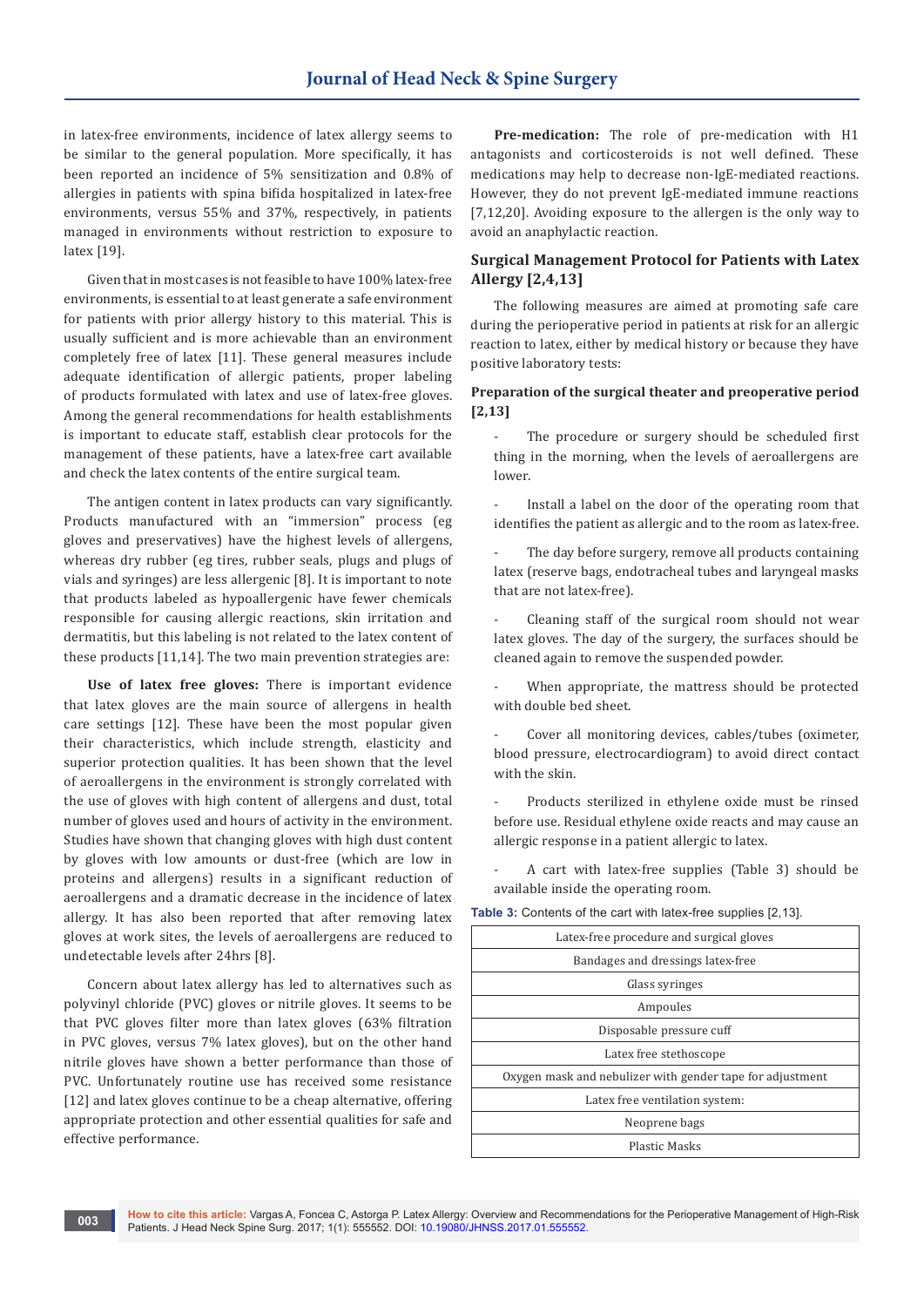| Latex free ambu                                              |
|--------------------------------------------------------------|
| Endotracheal tube of polyvinyl chloride (PVC) without sleeve |
| Bracelets for patient identification                         |
| Poster to identify the operating room as latex free          |
| Epinephrine Injection Kit                                    |

The operating room should be adequately equipped to handle an unexpected anaphylactic reaction and have immediate availability of epinephrine.

Allergic patients should be identified at the time of admission with: a bracelet, in the medical history and in the sheets of nursing.

Before the pressure is taken, the arm should be covered with a cotton mesh and auscultated through it, avoiding that the stethoscope has contact with the skin.

The patient should wear a cap without elastic and gender boots.

### **Intraoperative period**

- All the surgical team should wear latex free gloves.
- The traffic inside the surgery room should be minimal.

Do not use penrose drains, latex bands, latex irrigation elements (eg irrigation pears).

Latex-free or glass syringes should be used.

Medications should be preferred in glass ampoules. If not available, remove the rubber stoppers before preparing the medication.

Medications should be prepared immediately prior their administration to minimize contact with the syringe plunger.

#### **Postoperative period**

- The postoperative period should be performed in the room prepared for the patient or inside the same operating room.
- All departments involved must be informed of the presence of patients allergic to latex, so that they can take the necessary precautions to protect them.

# **Detection and management of an allergic latex reaction**

Since the allergen is generally absorbed slowly from the surgeon's glove, the reaction usually occurs about 30 minutes after contact with the skin and mucous membranes during the maintenance of anesthesia, not during the induction period. However, the actual start of the reaction may range from 10 to 290minutes [13]. This interval will depend on the sensitivity of the patient, amount of allergen absorbed and the contact surface (absorption is faster through the peritoneum or vaginal mucosa than through the skin) [7]. Except for these characteristics, latex

reactions are similar in their manifestation to those reactions caused by other agents during surgical and medical procedures [2] such as muscle relaxants or antimicrobials.

The management of an intraoperative anaphylactic reaction is well-documented [4,5,13,21] and includes pharmacological and non-pharmacological measures according to the clinical presentation, course of the condition and the context in which anaphylaxis occurs. In the particular case that the reaction is suspected to be caused by an undiagnosed allergy to latex, the following measures should be incorporated as part of the management:

Stop or minimize the absorption of the agent (consider the variety of possible routes of exposure).

Remove all products containing latex and change to latex-free gloves.

Place an allergy alert to the latex in a visible place at the entrance and inside the surgery room.

Complete the study of the patient after the reaction.

In mild cases, spontaneous recovery may be observed even in the absence of any specific treatment. In such circumstances, lack of proper diagnosis and evaluation can lead to fatal re-exposure [20]. Any suspected hypersensitivity reaction during anesthesia should be extensively investigated through a detailed history of the reaction, with emphasis on concomitant pathologies, known allergies, previous anesthetic history and the stage of anesthesia were the reaction occurred, in addition to performing laboratory tests according to each case [7]. Immediate tests have been designed primarily to determine whether or not an allergic mechanism is involved in the reaction, while late testing seeks to identify the drug responsible and possible alternatives to its use [20]. Among the tests available for the study of latex allergy are:

**Serum tryptase:** Indication of mast cell activation. It rises in mediated and non-IgE mediated reactions. A concentration above 25mcg/ml might suggest a type I reaction [5,7]. The recommendation is to take serial samples immediately, at 2, 6 and 24 hours, after the reaction. It has a sensitivity of 64% and a specificity of 89% for anaphylaxis. The absence of a high tryptase does not exclude an anaphylactic reaction.

**Serum-specific IgE:** The recommendation to perform this test after 4 to 6 weeks and before 6 months of the event. Immediate measurement could give a false negative. The sensitivity of IgE tests is variable; for latex is about 92%.

**Skin tests:** They can be done up to one year after the event, but not immediately to avoid a false negative. The recommendation is to wait 4 to 6 weeks after the reaction.

**Prick test:** Evaluates the sensitization to the latex, with a sensitivity and specificity close to 100% [4]. Only IgE-mediated reactions can be studied with cutaneous tests [7], since they do not identify non-immunologically mediated reactions [5].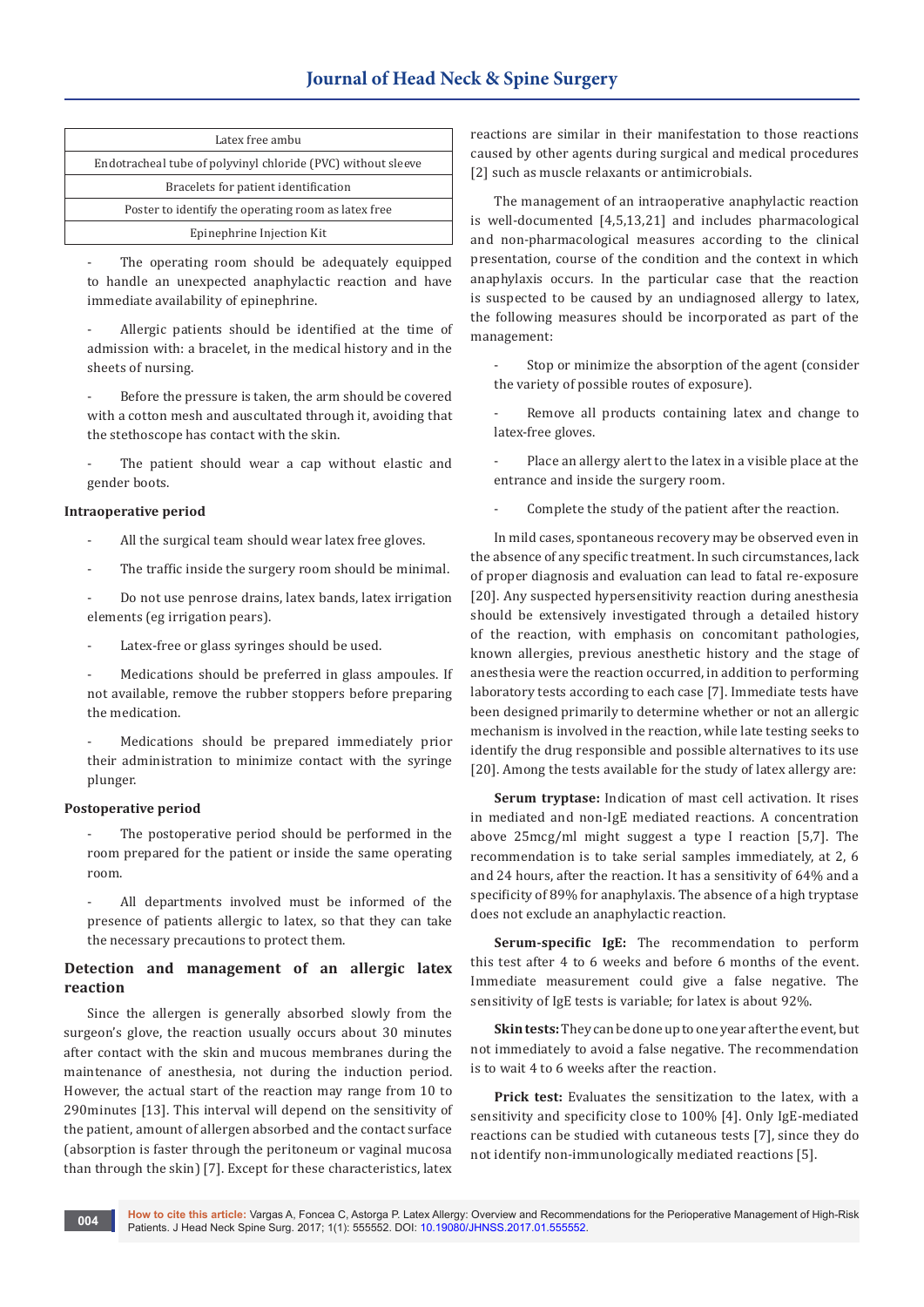**Patch test:** Is recommended for the study of latex contact dermatitis. Additives used in the glove manufacturing process should be included, since delayed hypersensitivity is rarely due to allergens characteristic of unprocessed latex [14].

### **Conclusion**

Although achieving completely latex-free environments is unrealistic, every effort should be made to minimize the risk of sensitization, especially in high-risk groups such as patients with congenital malformations requiring multiple surgical interventions during their early years of life. In addition, it is important to consider that achieving an environment with low levels of allergens is an issue that not only involves the safety of the allergic patient. The implementation of these measures has a significant impact on the sensitization of exposed health personnel and barriers to protection against infectious diseases.

The management of latex allergy should be approached from different perspectives and multidisciplinary support should be obtained to:

a) Establish policies for the identification and care of patients with known allergy to latex;

b) Develop policies and procedures for health workers with latex allergy;

c) Provide environmental control and resource management to minimize unnecessary exposure of patients and staff to materials with a high content of latex antigens; and,

d) Promote the ongoing training of patients and employees on the topic of latex allergy.

#### **References**

- 1. [Wade J \(2012\) Care of the type 1 latex allergy patient. Aust Nurs J](https://www.ncbi.nlm.nih.gov/pubmed/22616302)  [19\(9\): 30-33.](https://www.ncbi.nlm.nih.gov/pubmed/22616302)
- 2. [Lieberman P \(2002\) Anaphylactic reactions during surgical and](https://www.ncbi.nlm.nih.gov/pubmed/12170245)  [medical procedures. J Allergy Clin Immunol 110\(2 Suppl\):S64-69.](https://www.ncbi.nlm.nih.gov/pubmed/12170245)
- 3. [Hepner DL, Castells MC \(2003 \) Latex allergy: an update. Anesth Analg](https://www.ncbi.nlm.nih.gov/pubmed/12651689)  [96\(4\): 1219-1229.](https://www.ncbi.nlm.nih.gov/pubmed/12651689)
- 4. Katz J (2005) American Society of Anesthesiologist, Committe on Occupational Health of Operating Room Personnel, Task Force on Latex Sensitivity. Natural Rubber Latex Allergy: Considerations for Anesthesiologists pp128.
- 5. [Kannan JA, Bernstein JA \(2015\) Perioperative anaphylaxis: diagnosis,](https://www.ncbi.nlm.nih.gov/pubmed/25841554)  [evaluation, and management. Immunol Allergy Clin North Am 35\(2\):](https://www.ncbi.nlm.nih.gov/pubmed/25841554)  [321-334.](https://www.ncbi.nlm.nih.gov/pubmed/25841554)
- 6. [Mota AN, Turrini RNT \(2012\) Perioperative latex hypersensitivity](https://www.ncbi.nlm.nih.gov/pubmed/22699744)  [reactions: an integrative literature review. Rev Lat Am Enfermagem](https://www.ncbi.nlm.nih.gov/pubmed/22699744)  [20\(2\): 411-420.](https://www.ncbi.nlm.nih.gov/pubmed/22699744)
- 7. [Michavila GAV, Belver GMT, Alvarez NC, Giner MMT, Hernando SV, et](https://www.ncbi.nlm.nih.gov/pubmed/24231150)  [al. \(2015\) Perioperative anaphylactic reactions: Review and procedure](https://www.ncbi.nlm.nih.gov/pubmed/24231150)  [protocol in paediatrics. Allergol Immunopathol \(Madr\) 43\(2\): 203-214.](https://www.ncbi.nlm.nih.gov/pubmed/24231150)
- 8. [Yip ES \(203\) Accommodating latex allergy concerns in surgical settings.](https://www.ncbi.nlm.nih.gov/pubmed/14575184)  [AORN J 78\(4\):595-598.](https://www.ncbi.nlm.nih.gov/pubmed/14575184)
- 9. [Muller BA \(2003\) Minimizing latex exposure and allergy. How to avoid](https://www.ncbi.nlm.nih.gov/pubmed/12718238)  [or reduce sensitization in the healthcare setting. Postgrad Med 113\(4\):](https://www.ncbi.nlm.nih.gov/pubmed/12718238)  [91-7.](https://www.ncbi.nlm.nih.gov/pubmed/12718238)
- 10. [Katrancha ED, Harshberger LA \(2012\) Nursing students with latex](https://www.ncbi.nlm.nih.gov/pubmed/22622110)  [allergy. Nurse Educ Pract 12\(6\): 328-332.](https://www.ncbi.nlm.nih.gov/pubmed/22622110)
- 11. [Floyd PT \(2000\) Latex allergy update. J Perianesth Nurs 15\(1\): 26-30.](https://www.ncbi.nlm.nih.gov/pubmed/10839086)
- 12. [Elliott BA \(2002\) Latex allergy: the perspective from the surgical suite.](https://www.ncbi.nlm.nih.gov/pubmed/12170252)  [J Allergy Clin Immunol 110\(2 Suppl\): S117-120.](https://www.ncbi.nlm.nih.gov/pubmed/12170252)
- 13. <http://latexallergyresources.org/articles/aana-latex-protocol>
- 14. [Guzmán MA, Virginia AE, Salinas JL, Rodas EC, Roa JA, et al. \(2005\)](http://www.scielo.cl/scielo.php?script=sci_arttext&pid=S0034-98872005000500004)  [Prevalencia de sensibilización a látex en personal de pabellones](http://www.scielo.cl/scielo.php?script=sci_arttext&pid=S0034-98872005000500004)  [quirúrgicos del Hospital Clínico de la Universidad de Chile. Rev Méd](http://www.scielo.cl/scielo.php?script=sci_arttext&pid=S0034-98872005000500004)  [Chile 133\(5\): 535-540.](http://www.scielo.cl/scielo.php?script=sci_arttext&pid=S0034-98872005000500004)
- 15. [Niggemann B, Buck D, Michael T, Haberl H, Wahn U \(2000\) Latex](https://www.ncbi.nlm.nih.gov/pubmed/11112908)  [allergy in spina bifida: at the turning point? J Allergy Clin Immunol](https://www.ncbi.nlm.nih.gov/pubmed/11112908)  [106\(6\): 1201.](https://www.ncbi.nlm.nih.gov/pubmed/11112908)
- 16. [Boettcher M, Goettler S, Eschenburg G, Kracht T, Kunkel P, et al. \(2014\)](https://www.ncbi.nlm.nih.gov/pubmed/24404967)  [Prenatal latex sensitization in patients with spina bifida: a pilot study. J](https://www.ncbi.nlm.nih.gov/pubmed/24404967)  [Neurosurg Pediatr 13\(3\): 291-294.](https://www.ncbi.nlm.nih.gov/pubmed/24404967)
- 17. [Parisi CAS, Petriz NA, Busaniche JN, Cortines MC, Frangi FA, et al. \(2016\)](https://www.ncbi.nlm.nih.gov/pubmed/26914072)  [Prevalence of latex allergy in a population of patients diagnosed with](https://www.ncbi.nlm.nih.gov/pubmed/26914072)  [myelomeningocele. Arch Argent Pediatr 114\(1\): 30-35.](https://www.ncbi.nlm.nih.gov/pubmed/26914072)
- 18. [Yeh WSC, Kiohara PR, Soares ISC, Carmona MJC, Rocha FT, et al. \(2012\)](https://www.ncbi.nlm.nih.gov/pubmed/22248766)  [Prevalence of sensitivity signals to latex in meningomyelocele patients](https://www.ncbi.nlm.nih.gov/pubmed/22248766)  [undergoing multiple surgical procedures. Rev Bras Anestesiol 62\(1\):](https://www.ncbi.nlm.nih.gov/pubmed/22248766)  [56-62.](https://www.ncbi.nlm.nih.gov/pubmed/22248766)
- 19. [Blumchen K, Bayer P, Buck D, Michael T, Cremer R, et al. \(2010\) Effects](https://www.ncbi.nlm.nih.gov/pubmed/20659078)  [of latex avoidance on latex sensitization, atopy and allergic diseases in](https://www.ncbi.nlm.nih.gov/pubmed/20659078)  [patients with spina bifida. Allergy 65\(12\): 1585-1593.](https://www.ncbi.nlm.nih.gov/pubmed/20659078)
- 20. [Volcheck GW, Mertes PM \(2014\) Local and general anesthetics](https://www.ncbi.nlm.nih.gov/pubmed/25017676)  [immediate hypersensitivity reactions. Immunol Allergy Clin North Am](https://www.ncbi.nlm.nih.gov/pubmed/25017676)  [34\(3\): 525-546.](https://www.ncbi.nlm.nih.gov/pubmed/25017676)
- 21. [Moore LE, Kemp AM, Kemp SF \(2015\) Recognition, treatment, and](https://www.ncbi.nlm.nih.gov/pubmed/25841557)  [prevention of anaphylaxis. Immunol Allergy Clin North Am 35\(2\): 363-](https://www.ncbi.nlm.nih.gov/pubmed/25841557) [374.](https://www.ncbi.nlm.nih.gov/pubmed/25841557)
- 22. [Hilgert E, Jund F, Klemens C, Pfrogner E, Pauli C, et al. \(2007\) Latex](http://www.amjoto.com/article/S0196-0709(06)00155-4/references)  [allergy, a special risk for patients of otorhinolaryngology and head and](http://www.amjoto.com/article/S0196-0709(06)00155-4/references)  [neck surgery? Am J Otolaryngol 28\(2\):103-109.](http://www.amjoto.com/article/S0196-0709(06)00155-4/references)